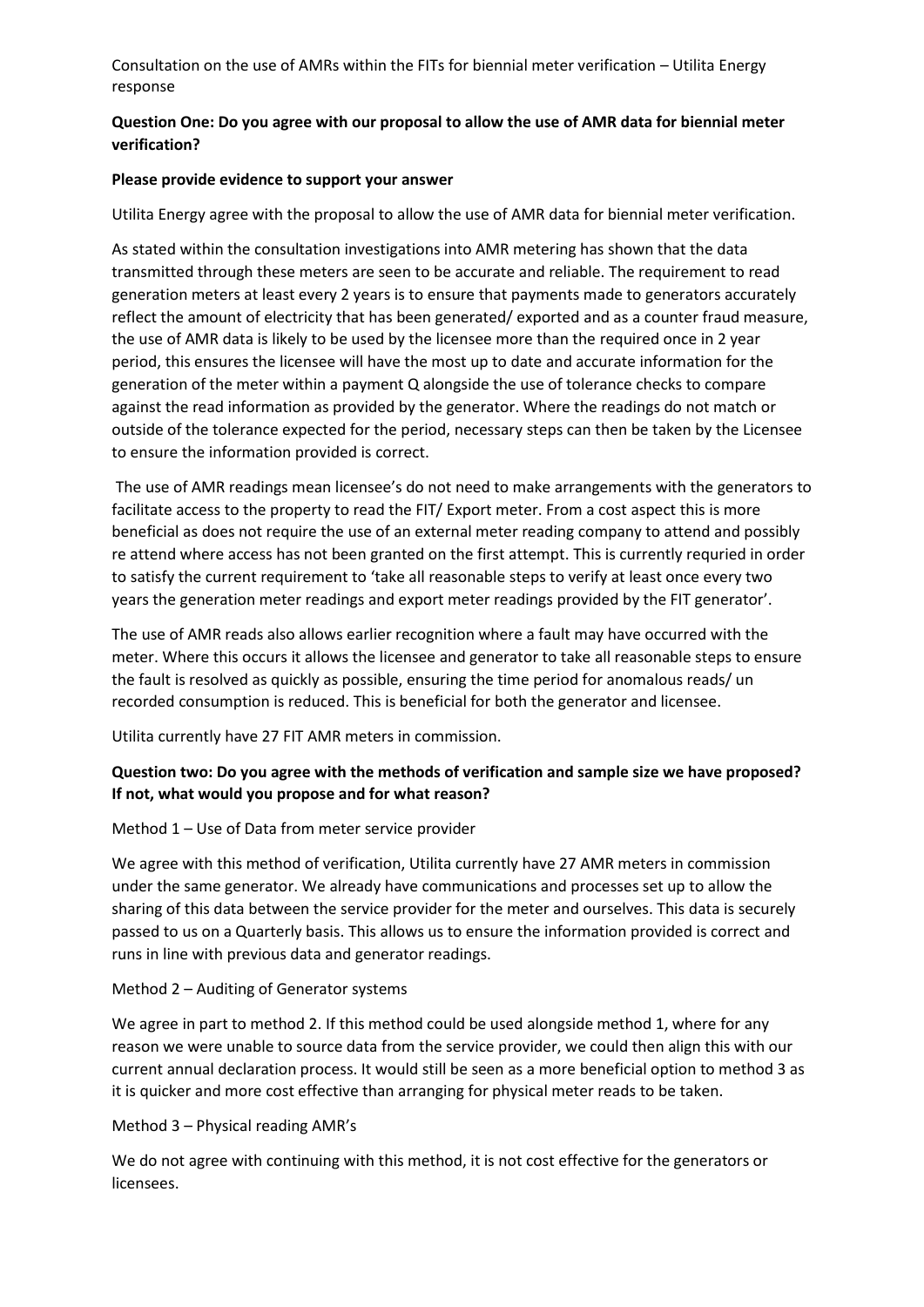Consultation on the use of AMRs within the FITs for biennial meter verification – Utilita Energy response

We agree with the 5% sample size proposed. This is especially advantageous to Utilita being that the small number of AMR meters we hold are placed under the same generator, meaning if any of the 5% sample of installations visited had any fault or tamper in place it would give us a basis to conduct an investigation into all other meters under said generator – meaning fraud in all places would be picked up. This may incur a cost for ourselves, but this outweighs instances where fraudulent activity is taking place – however unlikely this is to occur.

# **Question three: Do you agree with the security measures proposed in this section? Are there any other security measures you think are required? If so, please provide reasoning and evidence to support your proposal**

As there is minimal risk involved with hacking of meters, we do not see it economically viable to enhance cyber security on AMR metering. We are aware that all AMR meters currently on our portfolio have a tamper block seal. Where any tamper is notified to us, the FIT Team will work with our in house Revenue Protection Service team and will take the relevant actions to resolve the tamper issue.

### **Question four: Do you agree with our proposals regarding standardisation of installation and commissioning, methods of communication and data models? If not, what alternatives would you suggest?**

We agree with the proposals to continue accepting MCS accreditation proof that the installation has been installed in a correct manner.

We also agree with a primary and secondary means of communicating with the meter, the AMR meters we currently receive data from use GPRS as a primary means of communication where this fails a secondary communication can be used.

We agree with the proposal that all AMR meters comply with DLMS/ COSEM standards, as there is currently no definitive energy meter data models for AMR metering to comply with.

## **Question five: Do you think that our proposals for monitoring and fault findings are suitable? If not, what further guidance would you suggest?**

We agree with the proposals on monitoring and fault finding, the benefits of using AMR reads allows earlier recognition where a fault may have taken place with the meter, this allows both us as licensee and the generator to take all reasonable steps to resolve the issue as is in their interest as quickly as possible. In the case anomalous readings are provided by the generator we have sufficient processes in place to identify out of tolerance readings, by detecting this early through AMR readings this provides an added level of assurance that readings submitted to us as licensee are accurate and correct for the electricity generated and/ or exported.

## **Question six: what methods would you propose as alternatives to physically reading non-AMR meters?**

We do not have any alternative options to physically reading non AMR meters. Although physically reading meters is an expensive and time consuming it can be required in order to confirm the information we are receiving from generators is correct and ascertain where we feel a site visit would still be required. However, we are open to any revisions that would allow no site visit but still ensure the accuracy of readings provided.